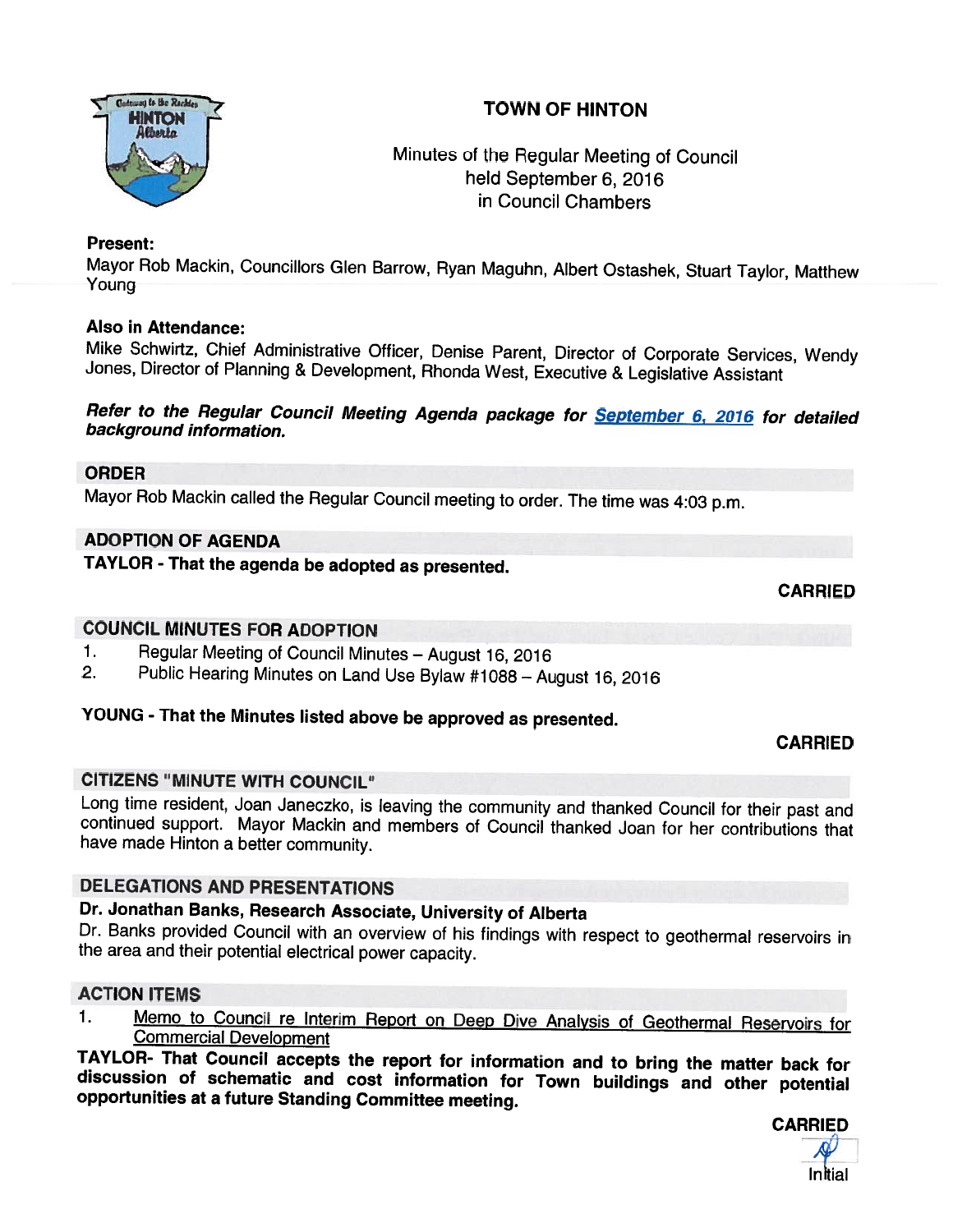# 2. Memo to Council re Error on Tax Rate Bylaw #1102

# MAGUHN - That Council accepts the repor<sup>t</sup> for information.

#### CARRIED

Councillor Maguhn abstained from voting on the next item as they were absent from the Public Hearing that took <sup>p</sup>lace on August 16, 2016.

3. Land Use Bylaw #1088 BARROW - That Council gives Second Reading to Land Use Bylaw #1088.

OSTASHEK — That Administration bring back Land Use Bylaw #1 <sup>088</sup> to the Regular Meeting of Council on September 20<sup>th</sup> for third reading.<br>DEFEATED

BARROW – That Council give third and final reading to Land Use Bylaw #1088.<br>CARRIED

4. Planning & Development Fees & Charges Bylaw #1104 BARROW- That Council <sup>g</sup>ives Second Reading to Planning & Development Fees & Charges Bylaw #7104. CARRIED

YOUNG- That Council <sup>g</sup>ives Third and Final Reading to Planning & Development Fees & Charges Bylaw #1 104. CARRIED

5. Policy #105 — Accounts Receivable Collection and Write-Off Policy BARROW - That Council approves Policy #105.

### CARRIED

### INFORMATION ITEMS

1. Council Information Package #1, #2 and #3 for September 6, <sup>2016</sup>

MACKIN — That council supports the following proclamations: Prostate Cancer Awareness Month and Muscular Dystrophy Awareness Month.

CARRIED

YOUNG - That Council Information Packages #7, #2 & #3 for September 6, <sup>2076</sup> be accepted for information.

CARRIED

# REPORTS FROM MAYOR, COUNCIL, CHIEF ADMINISTRATIVE OFFICER

1. Council Reporting (Training/Conferences/CEAC, Listening Teams, All Other Committees)

Councillors reported on the various committees, meetings and activities they attended since the last Regular Council meeting and what they <sup>p</sup>lan on attending in the coming weeks.

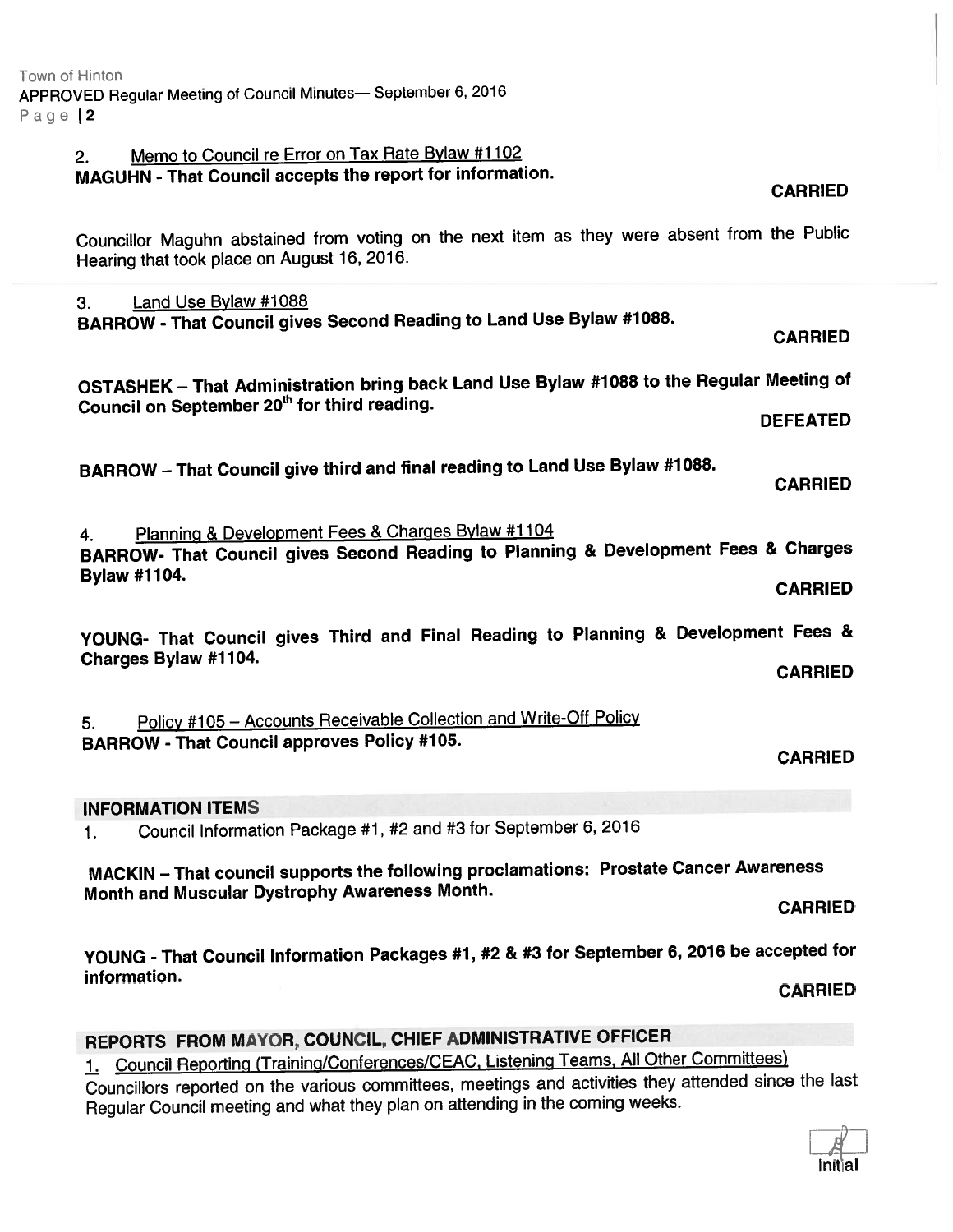# BARROW – To direct Administration to provide Council with information with respect to the possibility of a student and seniors transit pass.

#### CARRIED

CARRIED

Notice of Motion Councillor Taylor served the following Notice of Motion to be presented for debate and vote at the September 20, <sup>2016</sup> Council Meeting.

THAT Council direct Administration to make changes to Section <sup>27</sup> of Bylaw #1060-3 consistent with the attached changes in the Appendix (attachment #1).

Notice of Motion

Councillor Taylor served the following Notice of Motion to be presented for debate and vote at the September 20, <sup>2016</sup> Council Meeting.

THAT individual members of Town Council shall be provided with the opportunity, within two<br>weeks of the request, for an in camera (confidential) review of the Town's existing ISL<br>Engineering Agreement including attachments shall make <sup>a</sup> request.

2. Chief Administrative Officer Report

Chief Administrative Officer Mike Schwirtz provided an update on administrative matters.

MACKIN – To direct Administration to provide Council with information relating to the current<br>Animal Control program at an upcoming Standing Committee meeting.

| <b>MOVE IN CAMERA</b>                                            |                |
|------------------------------------------------------------------|----------------|
| YOUNG - That the Regular Council meeting move in camera.         |                |
| The time was 6:13 p.m.                                           | <b>CARRIED</b> |
| BARROW - That Regular Council meeting revert to regular session. |                |
| The time was 6:44 p.m.                                           | <b>CARRIED</b> |

ADJOURNMENT

BARROW - That the Regular Meeting of Council adjourn.

The time was 6:45 p.m.

CARRIED

**Mayor** 

Director of Corporate Services